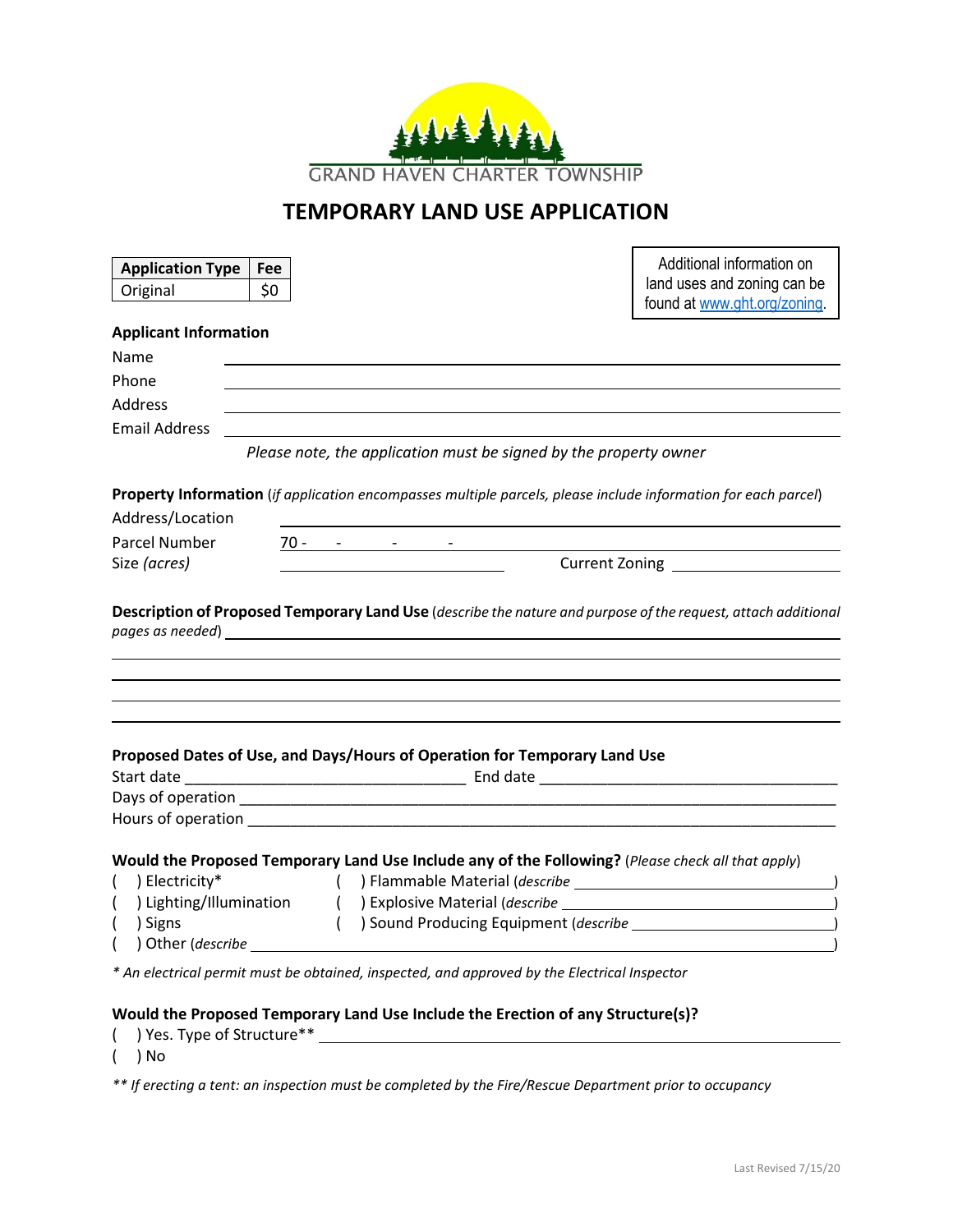**By signing below**, applicant agrees to perform the described work in accordance with all applicable sections of the Grand Haven Charter Township Code of Ordinances. *Note: This permit does not relieve the applicant from meeting any applicable requirements of law, state or policy of any public bodies or agencies.*

- Signer will insure that all inspection requests are made a minimum of 24 hours prior to the requested start date.
- I hereby attest the information on this application is, to the best of my knowledge, true and accurate.

*Signature of (check one): Date*

□ Owner □ Agent □Contractor

## **SITE PLAN DRAWING**

\_\_\_\_\_\_\_\_\_\_\_\_\_\_\_\_\_\_\_\_\_\_\_\_\_\_\_\_\_\_\_\_\_\_\_\_\_\_\_\_\_\_\_\_\_\_\_\_\_\_\_ \_\_\_\_\_\_\_\_\_\_\_\_\_\_\_\_\_\_\_\_\_\_\_\_\_\_\_\_\_\_

*Please provide a scaled drawing with details of your proposed work including the dimensions of any structure(s) (i.e. height, width & length), building materials, the setbacks to ALL property lines, show road right of ways (public and private), and other existing structures on the parcel, and any other relevant information, as needed. Use multiple pages if necessary.*

> Tip: use an aerial map to draw the Site Plan, go to [https://gis.miottawa.org,](https://gis.miottawa.org/) and click Property Mapping Lite